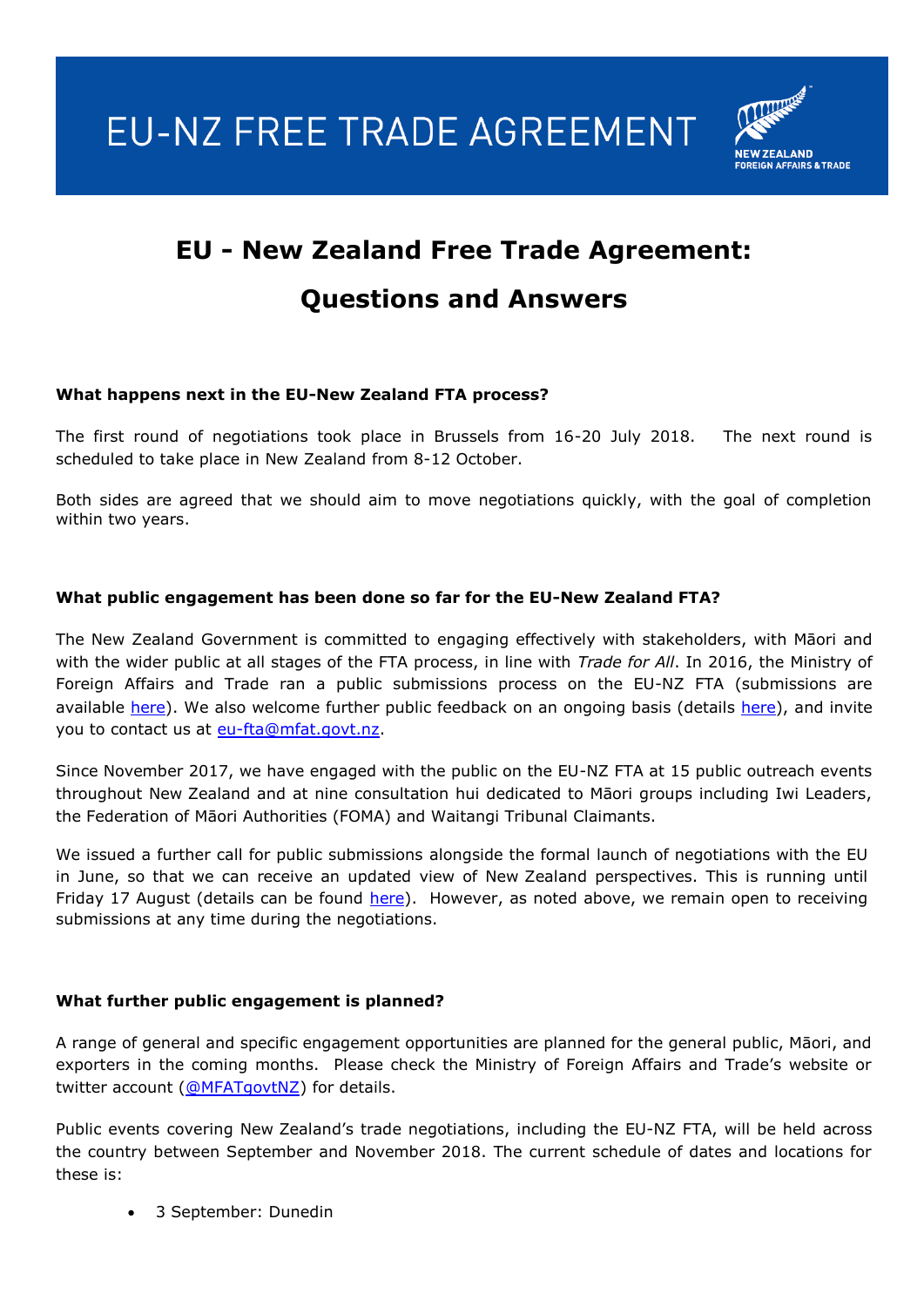- 5 September: Christchurch
- 10 September: Auckland
- 12 September: Hamilton
- 18 September: Nelson
- 19 September: Napier
- 25 September: Tauranga
- 26 September: New Plymouth
- 28 September: Palmerston North
- 23 October: Wellington
- 24 October: Invercargill
- 30 October: Rotorua
- 13 November: Timaru
- 15 November: Whangarei

The Government is also committed to ongoing and dedicated engagement with Māori on trade issues, including the EU-NZ FTA. This will include consultation with Māori in coming months on *Trade for All*, further consultation under processes already established and possible new modes of engagement. We are particularly interested in advancing Māori trade and economic interests through these negotiations.

To receive more information about Māori consultation, please email us at [maori@mfat.govt.nz.](mailto:maori@mfat.govt.nz)

#### **How will the Government ensure transparency in these negotiations?**

The Government has released a package on our **website** to inform the public of New Zealand's approach and positions for the negotiations and of the issues that we expect to face during the course of negotiations. The package includes:

- a summary objectives paper setting out New Zealand's broad negotiating objectives
- chapter papers setting out our approach and views on the chapters and other elements of the FTA

During the course of negotiations we will also release the following:

- summaries of negotiating round outcomes
- further information papers on New Zealand's views, where appropriate, taking into account the constraints of an active negotiation

Upon conclusion of the agreement, we will release the following information:

- fact sheets outlining the contents of specific chapters and market access commitments
- the results of economic analysis of the agreement and other analysis relevant to parts of the agreement
- the National Interest Analysis
- the final text prior to signature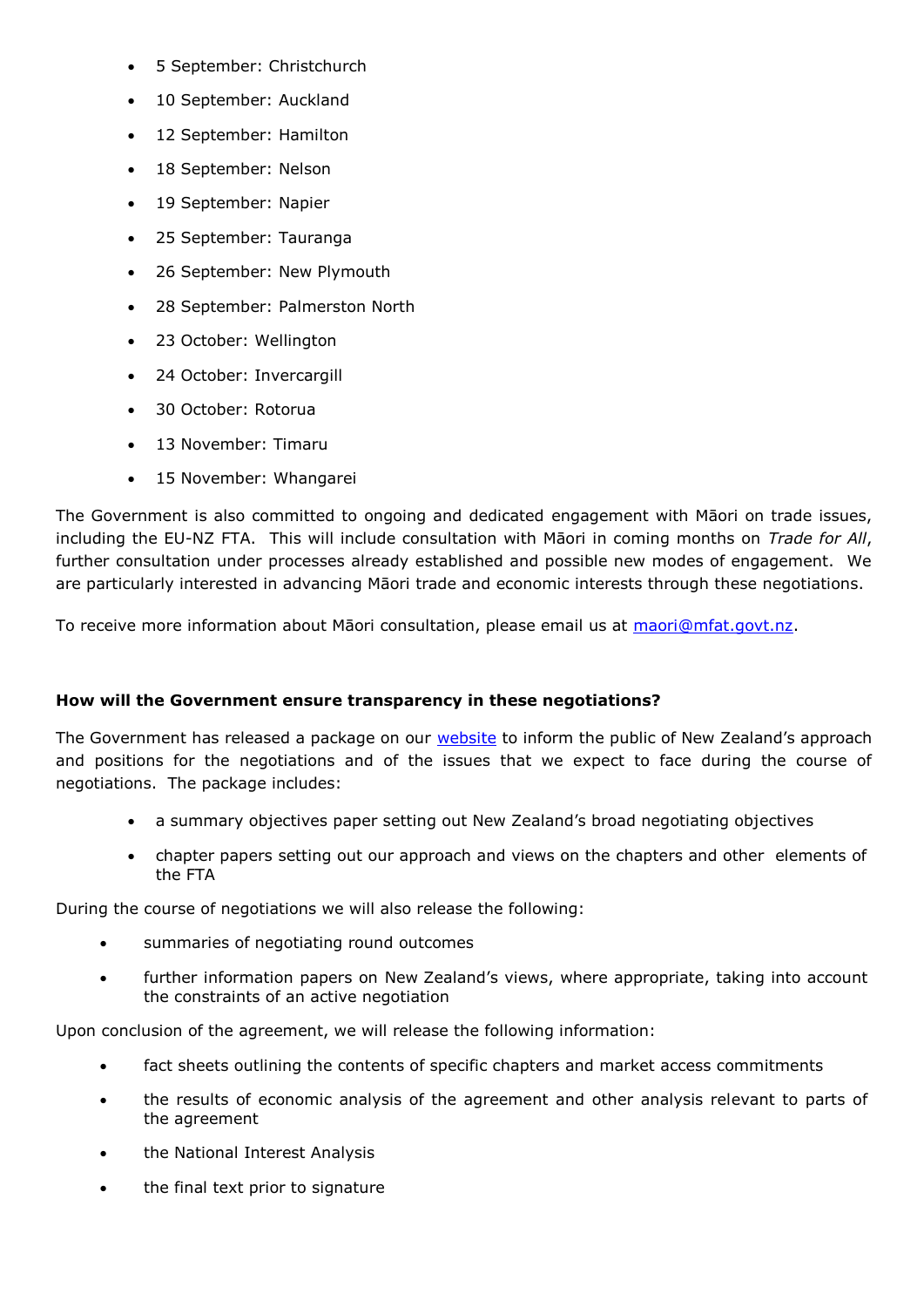New Zealand's negotiators will respond to any requests for consultation with New Zealanders who have an interest in the outcome of negotiations. We also remain open to receiving submissions at any time during the negotiations by contacting [eu-fta@mfat.govt.nz.](mailto:eu-fta@mfat.govt.nz)

# **The EU has raised concerns about sensitivities in trade in agricultural goods. How will this be dealt with in negotiations?**

New Zealand's approach in all trade agreements is to seek comprehensive tariff elimination for all goods. The EU's well-documented sensitivities with respect to certain agricultural goods were, however, made clear by the EU during scoping discussions. We agreed therefore that the Agreement may include a range of measures that might be used to address these types of sensitivities, including long phaseout periods for tariffs or tariff rate quotas.

Any agreement, regardless of the measures used, must achieve meaningful commercial outcomes for New Zealand. We will be guided by the principles of fairness and reciprocity.

In the area of primary products, New Zealand producers face high tariffs and quota restrictions in the EU market, in contrast to the open access that EU producers face when exporting to New Zealand. This disparity needs to be addressed.

#### **Non-tariff barriers often have a much greater impact on trade than tariffs. How will the FTA deal with these?**

Through the FTA, we will aim to facilitate trade by providing a framework for preventing, identifying, and eliminating unnecessary barriers to trade. In scoping, we discussed including sector-specific annexes to deal with non-tariff barriers in specific sectors including automotive, green technology, organic farming, pharmaceuticals (building on the existing EU and New Zealand Mutual Recognition Arrangement) and wines and spirits. Additional sectors may also be considered during negotiations.

#### **Will the FTA include a Treaty of Waitangi provision?**

Yes. New Zealand and the EU agreed during scoping that a Treaty of Waitangi exception should be included in the FTA. Combined with other provisions in the Agreement, the inclusion of this exception will protect the ability of the Crown to implement domestic policies that fulfil its obligations to Māori, including under the Treaty of Waitangi, without being obliged to offer equivalent treatment to members of the EU.

#### **Will the EU-New Zealand FTA include Investor-State Dispute Settlement (ISDS)?**

No. The EU's mandate for the FTA with New Zealand does not include any agreement covering investment protection and ISDS. In other words, ISDS is not on the table.

#### **Will the EU be proposing such an investment agreement with New Zealand in the future?**

It is currently unknown if or when the EU might bring forward such a proposal. However, our position remains that New Zealand is opposed to the inclusion of ISDS in future FTAs.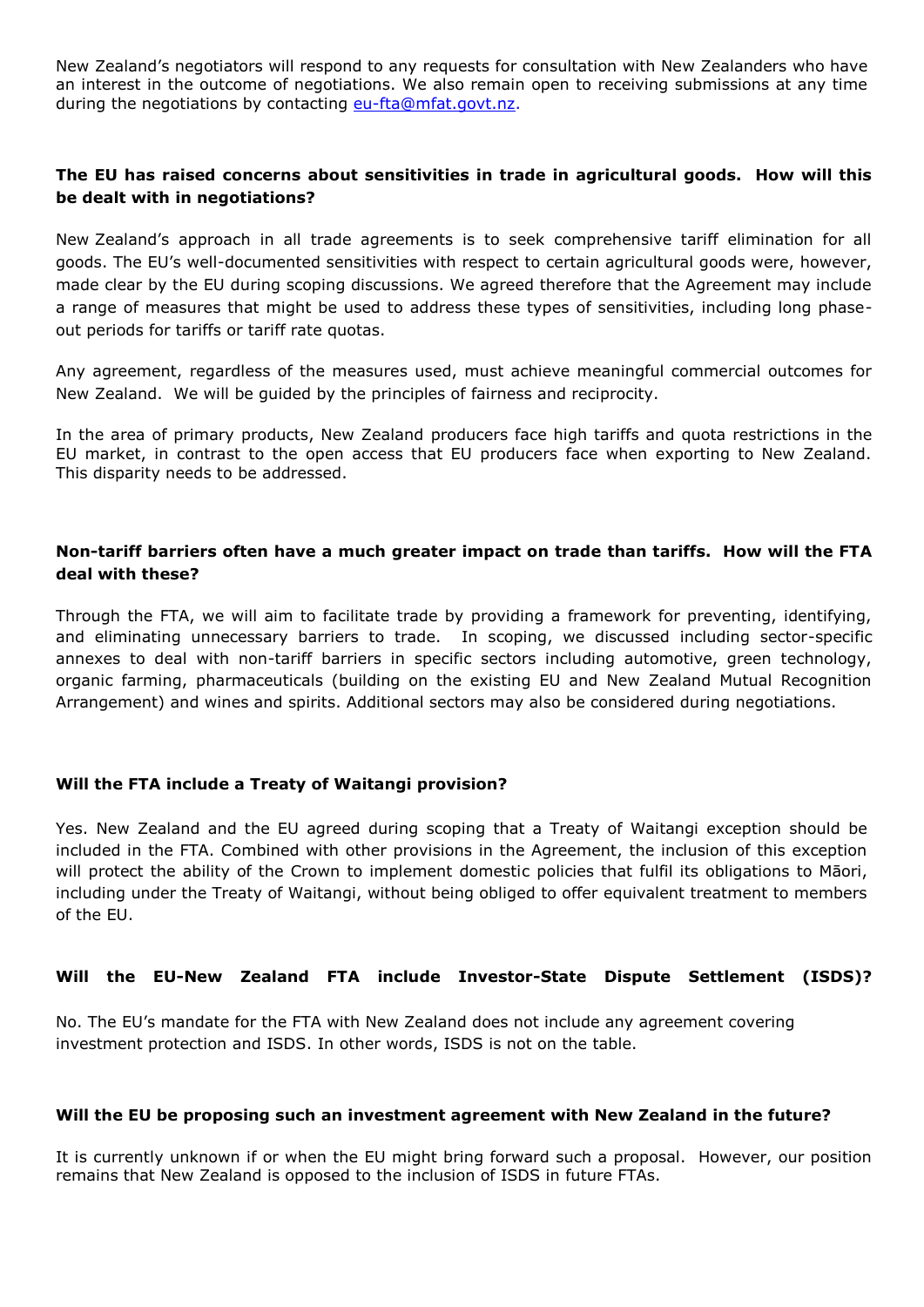### **If the EU sought such an investment agreement, would New Zealand support the EU's proposal for a multilateral investment court system?**

We are interested to learn more about the EU's evolving approach to an investment court system. But at this point, the issue is academic. We have no knowledge about if or when the EU might bring forward such a proposal. ISDS is not on the table in the FTA negotiations.

# **Will the EU-New Zealand FTA require New Zealand to change the overseas investment screening regime?**

Specific issues relating to New Zealand's overseas investment regime have not yet been raised by the EU. The nature of any commitments in this area will be determined in negotiations.

#### **Will the EU-New Zealand FTA infringe on the government's right to regulate?**

No. New Zealand will not agree to an outcome that would prevent our Government from regulating for legitimate public policy purposes, such as for public health, safety or environmental reasons.

# **How will you ensure commitments on the digital economy/e-commerce in this FTA will protect New Zealanders' privacy?**

The digital economy presents major opportunities for New Zealand businesses of all shapes and sizes. The FTA should help us realise trade and economic opportunities presented by e-commerce while ensuring consumer protection and the protection of personal information in the digital environment.

New Zealand pursues robust privacy protections in FTAs to ensure New Zealanders can transfer information to other jurisdictions confident it will receive a sufficient level of protection. The EU is also committed to strong data protection; its General Data Protection Regulation (GDPR) came into force this year. New Zealand's privacy system already has data adequacy equivalence recognised by the EU, one of only five non-European countries with full recognition of the protection of personal information available under our privacy regime.

# **Will the proposed EU-New Zealand FTA force New Zealand into higher levels of intellectual property protection than we want?**

New Zealand has a modern and highly regarded intellectual property (IP) system that allows IP owners to efficiently and effectively protect and enforce their IP. We consistently rank amongst the top countries for IP protection.

The Government believes in the importance of an intellectual property framework that promotes innovation, creativity and economic growth, while also supporting a sustainable and inclusive economy. This principle was agreed with the EU in scoping discussions and informs New Zealand's approach to negotiations on intellectual property in FTAs.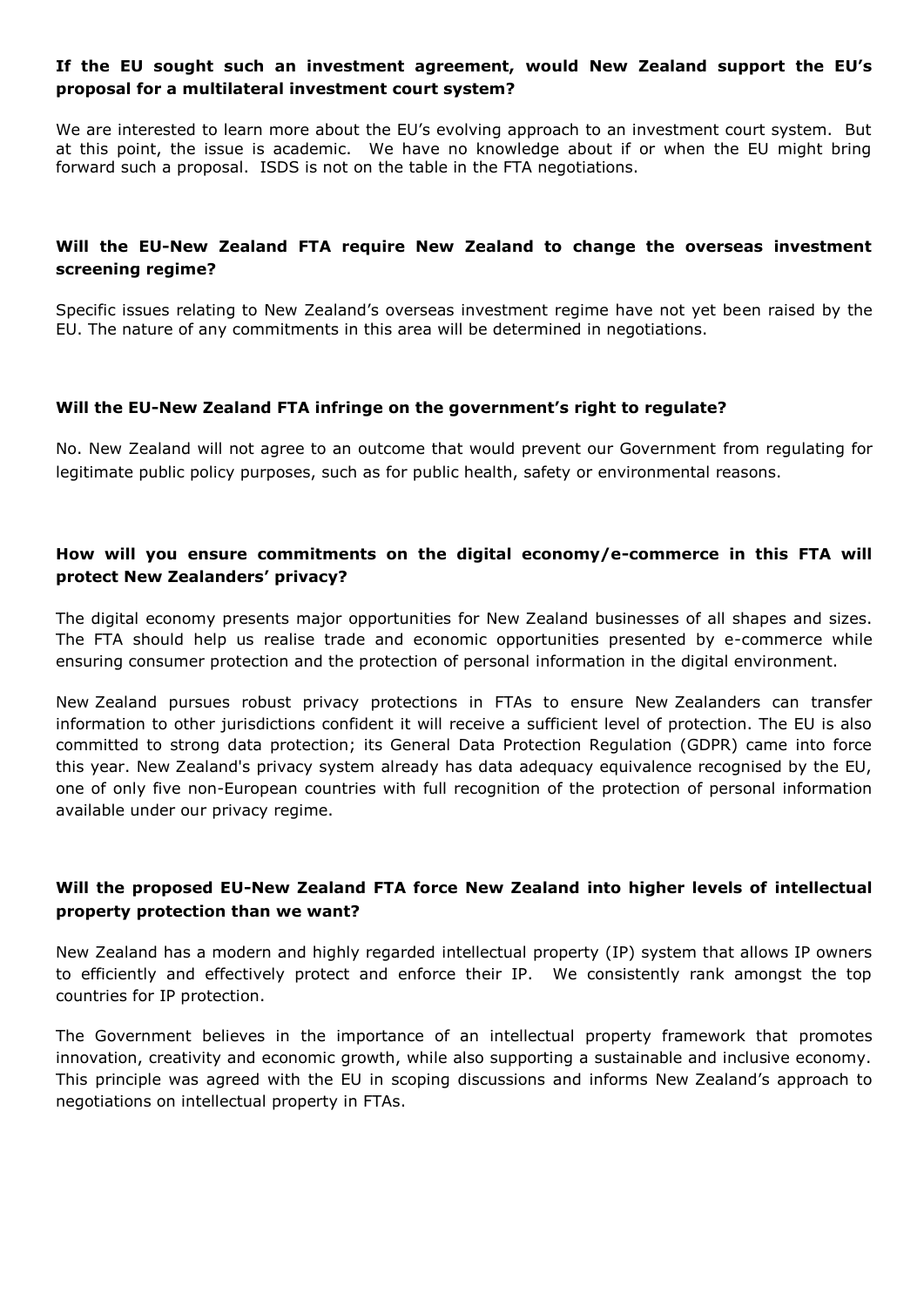# **Will the proposed EU-New Zealand FTA include provisions that could cause the cost of medicines to go up?**

No. The New Zealand Government will strongly resist proposals that would increase the prices New Zealanders pay for medicines.

# **Will the Government defend the interests of Māori in the IP area, e.g. issues relating to genetic resources, traditional knowledge and folklore (GRTK)?**

Yes.

As in all our recent FTA negotiations, New Zealand will ensure that we retain the policy space for a domestic conversation and any potential outcomes on this issue. There may be other GRTK issues that we may wish to discuss during negotiations. New Zealand will be considering what those might be, in consultation with Māori.

# **Will the proposed EU-New Zealand FTA require the term of copyright in New Zealand to be extended or extended data protection for pharmaceuticals? Will it require New Zealand to change its technological protection measures regime or put in place a patent term extension regime?**

These specific issues are included in the EU's text proposals.

New Zealand has a strong, efficient and effective IP regime. New Zealand's approach to these proposals will be to discuss with the EU whether there is evidence that such provisions are necessary in an FTA to encourage innovation and creativity and support trade between our economies. We are mindful that such provisions, if included, could impose costs on the New Zealand economy. If we do make commitments in these areas, our focus will be on ensuring that any cost or disadvantage is avoided or offset against a net beneficial gain to New Zealand from entering into an FTA with the EU.

If you are interested in these issues, there will be consultation opportunities to discuss these issues, ask questions and give us your feedback. For details and to register please visit the **Public Engagement** [on Trade](https://www.mfat.govt.nz/en/trade/nz-trade-policy/public-engagement-on-trade/) page on our website.

# **Will New Zealand have to implement the EU's existing Geographical Indications (GIs) regime?**

We agreed in scoping discussions with the EU that the Agreement should aim at including a broader framework for the recognition and protection of geographical indications if there is a satisfactory overall outcome in the Agreement for New Zealand. The detail of any such framework will be addressed in the negotiations. We will be considering what is in New Zealand's overall interests when negotiating this and other chapters.

#### **Does this mean New Zealand will be protecting EU Geographical Indications?**

New Zealand already protects certain GIs through a number of mechanisms including our Trade Marks Act and our consumer protection laws. The Geographical Indications (Wines and Spirts) Registration Act 2006 provides a further mechanism for protection of wine and spirits GIs in New Zealand. In the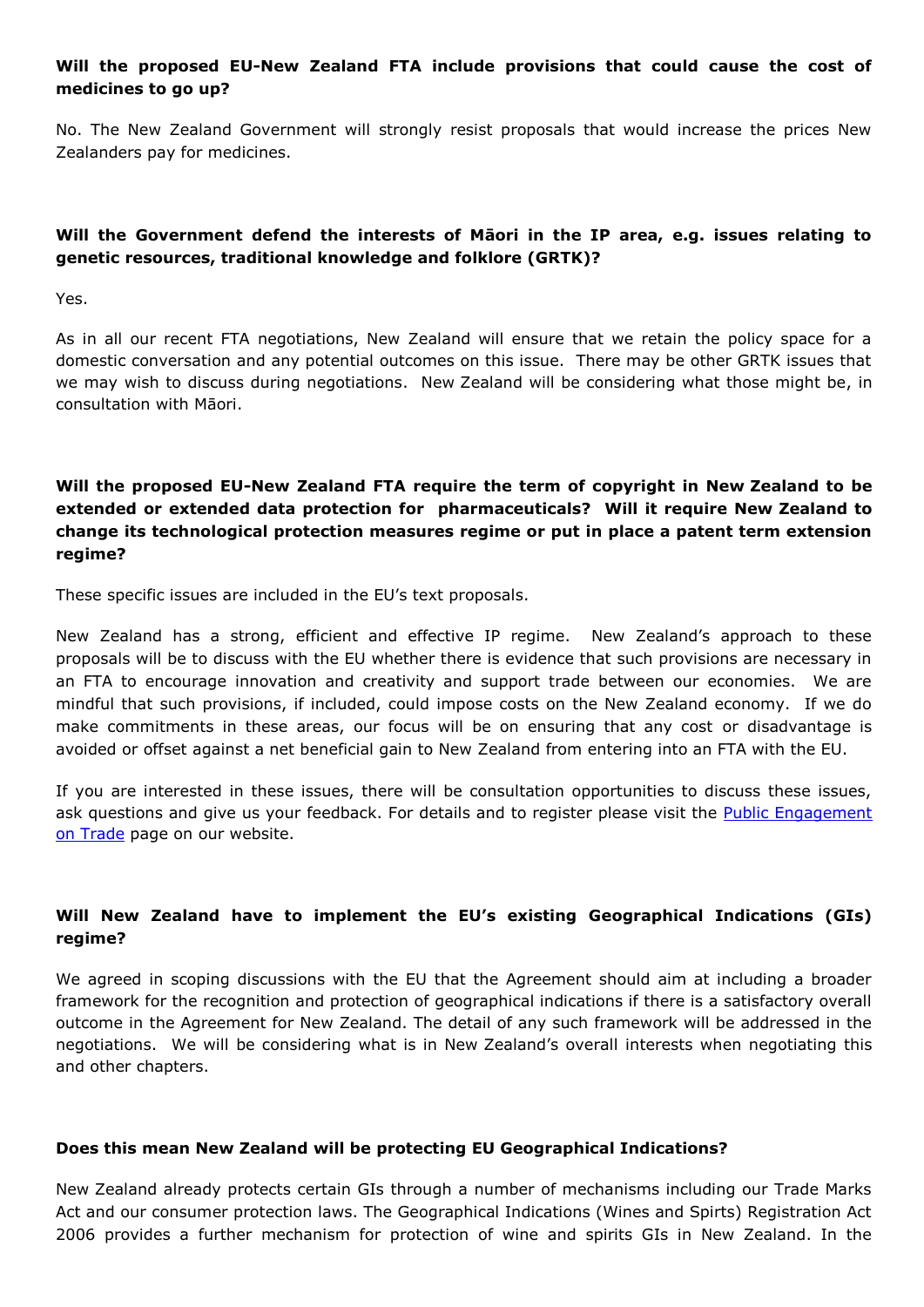negotiations, the EU has asked New Zealand to recognise and protect an extensive list of terms for exclusive use by specific EU producers in relation to wines, spirits, and other foodstuffs.

GIs are likely to be a sensitive issue for some New Zealand industries. Some of the GIs that the EU could ask New Zealand to protect are currently used by New Zealand producers as commonly used names for their products.

The detail of any protection will be addressed in the negotiations. We will be considering what is in New Zealand's overall interests when negotiating this and other chapters and we want to hear from New Zealanders on this issue. You will have an opportunity to do this at our upcoming public outreach events. For details and to register please visit the [Public Engagement on Trade](https://www.mfat.govt.nz/en/trade/nz-trade-policy/public-engagement-on-trade/) page on our website.

#### **The summary objectives paper says New Zealand will seek an outcome that "builds on the WTO's Government Procurement Agreement". What does "building on" it mean?**

The World Trade Organization Agreement on Government Procurement (GPA) establishes open, fair, and transparent conditions of competition in over 40 Government Procurement markets around the world. As a signatory to the GPA, New Zealand companies are able to compete on equal terms with their international counterparts for government procurement contracts to provide a broad range of goods and services.

"Building on" this could involve expanding some types of government procurement that are covered under the GPA. We agreed with the EU in scoping that a particular focus would be to consider coverage of procurement at all levels of government. The extent to which the EU will be seeking coverage of local authorities or state-owned enterprises remains to be seen. However, both parties recognise that there are sensitivities in this area and any specifics would be an issue for negotiations.

# **Will an EU-New Zealand FTA prevent the government from giving preferences to New Zealand companies?**

New Zealand already has commitments under the WTO GPA and under other FTAs to offer nondiscriminatory treatment to overseas suppliers (for purchasing above a value threshold by government entities covered by the agreements). Companies will continue to be able to bid for New Zealand government contracts, which are awarded on the basis of best value for money.

Purchasing entities won't be prevented from taking into account environmental and social considerations throughout the procurement procedure.

# **What specific measures might be included to improve outcomes for Small and Medium-sized Enterprises?**

There will be a specific chapter on Small and Medium-sized Enterprises in the FTA. In that chapter, New Zealand and the EU will discuss the types of provisions that could be developed to assist SMEs to fully benefit from the Agreement, such as information sharing (for example, each party establishing their own information websites, with a database providing updated comprehensive market access information) and developing appropriate institutional structures under the FTA to ensure SME-relevant issues are considered during implementation.